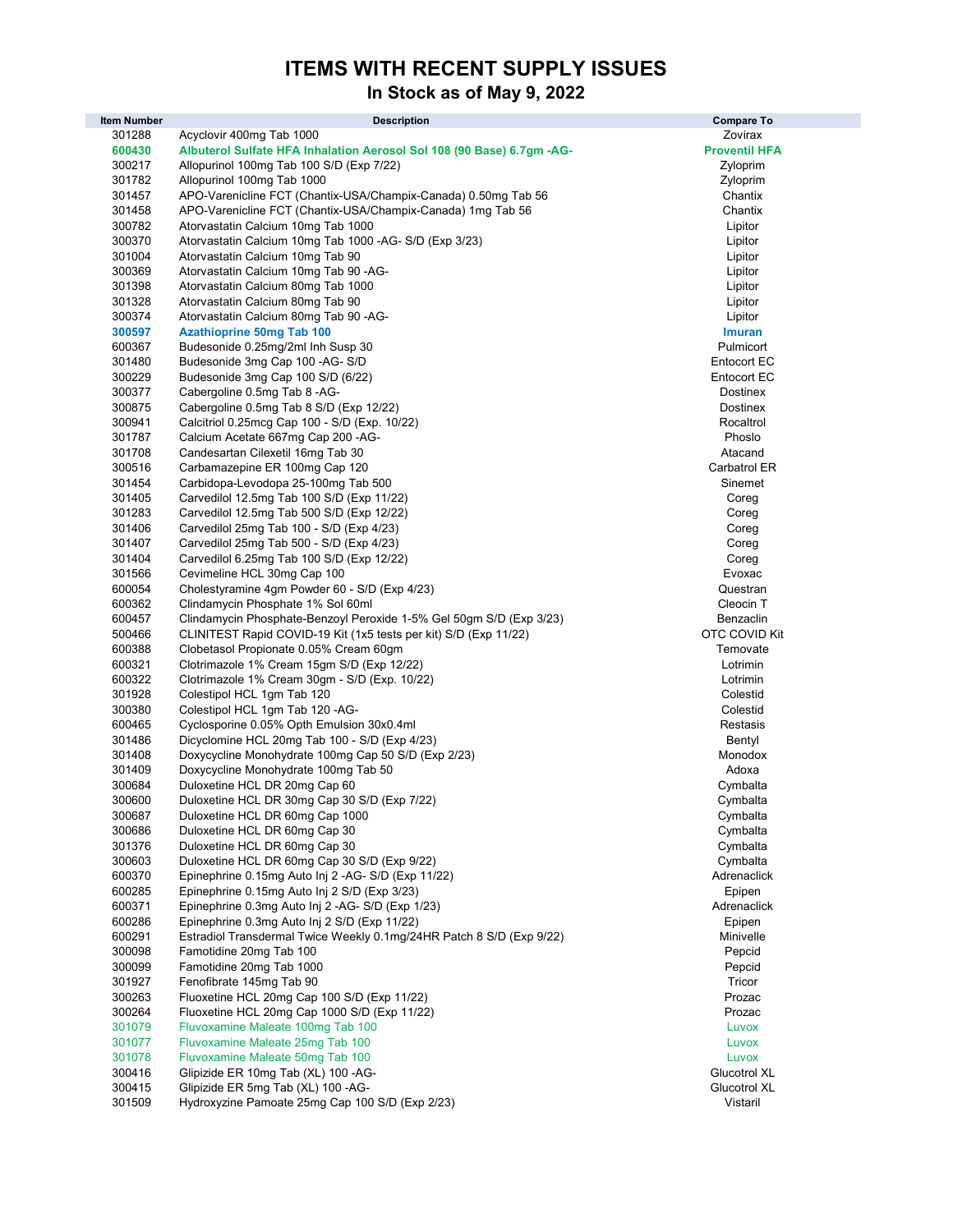#### ITEMS WITH RECENT SUPPLY ISSUES

# In Stock as of May 9, 2022

| <b>Item Number</b> | <b>Description</b>                                                 | <b>Compare To</b>              |
|--------------------|--------------------------------------------------------------------|--------------------------------|
| 301510             | Hydroxyzine Pamoate 25mg Cap 500                                   | Vistaril                       |
| 301511             | Hydroxyzine Pamoate 50mg Cap 100 S/D (Exp 1/23)                    | Vistaril                       |
| 301512             | Hydroxyzine Pamoate 50mg Cap 500                                   | Vistaril                       |
| 301783             | Ibuprofen-Famotidine 800-26.6mg Tab 90 S/D (Exp 9/22)              | Duexis                         |
| 300920             | Indomethacin 50mg Cap 100                                          | Indocin                        |
| 301473             | Indomethacin 50mg Cap 500                                          | Indocin                        |
| 600239             | Ipratropium Bromide 0.02% Inh Sol 2.5ml x 25                       | Atrovent                       |
| 600241             | Ipratropium Bromide 0.02% Inh Sol 2.5ml x 60                       | Atrovent                       |
| 600032             | Ipratropium Bromide 0.03% Nasal Sol 30ml                           | Atrovent                       |
| 301377<br>301378   | Irbesartan 150mg Tab 30                                            | Avapro                         |
| 300731             | Irbesartan 150mg Tab 90<br>Irbesartan 300mg Cap 90                 | Avapro<br>Avapro               |
| 301379             | Irbesartan 300mg Tab 30                                            | Avapro                         |
| 300536             | Irbesartan-HCTZ 300-12.5mg Tab 30 S/D (Exp 2/23)                   | Avalide                        |
| 301488             | Irbesartan-HCTZ 300-12.5mg Tab 90                                  | Avalide                        |
| 301492             | Isosorbide Mononitrate ER 120mg Tab 100                            | Imdur                          |
| 301622             | Ivermectin 3mg Tab 20                                              | Stromectol                     |
| 301146             | Labetalol HCL 100mg Tab 100 S/D (Exp 3/23)                         | Normodyne/Trandate             |
| 301550             | Labetalol HCL 100mg Tab 500                                        | Normodyne/Trandate             |
| 301147             | Labetalol HCL 200mg Tab 100                                        | Normodyne/Trandate             |
| 301551             | Labetalol HCL 300mg Tab 100 S/D (Exp 3/23)                         | Normodyne/Trandate             |
| 600373             | Levalbuterol HCL 0.31mg/3ml Inh Neb Sol 25x3ml                     | Xopenex                        |
| 600255             | Lidocaine 5% Topical Patch 30                                      | Lidoderm                       |
| 600202             | Lidocaine Viscous HCL 2% Mouth/Throat Sol 100ml                    | Xylocaine Viscous Solution     |
| 300936             | Lisinopril-HZTZ 10-12.5mg Tab 100 S/D (Exp 3/23)                   | Zetoretic                      |
| 301982             | Loperamide HCL 2mg Cap 500                                         | Imodium                        |
| 300743             | Losartan Potassium 100mg Tab 30                                    | <b>Cozaar</b>                  |
| 300744             | Losartan Potassium 100mg Tab 90                                    | <b>Cozaar</b>                  |
| 300739             | Losartan Potassium 25mg Tab 1000                                   | <b>Cozaar</b>                  |
| 301419             | Losartan Potassium 25mg Tab 90                                     | <b>Cozaar</b>                  |
| 300738<br>300742   | Losartan Potassium 25mg Tab 90                                     | <b>Cozaar</b>                  |
| 301421             | Losartan Potassium 50mg Tab 1000<br>Losartan Potassium 50mg Tab 30 | <b>Cozaar</b><br><b>Cozaar</b> |
| 300740             | Losartan Potassium 50mg Tab 30                                     | <b>Cozaar</b>                  |
| 300741             | Losartan Potassium 50mg Tab 90                                     | <b>Cozaar</b>                  |
| 301828             | Losartan Potassium-HCTZ 100-12.5mg Tab 30                          | Hyzaar                         |
| 301986             | Losartan Potassium-HCTZ 100-12.5mg Tab 30                          | <b>Hyzaar</b>                  |
| 301829             | Losartan Potassium-HCTZ 100-12.5mg Tab 90                          | <b>Hyzaar</b>                  |
| 301987             | Losartan Potassium-HCTZ 100-12.5mg Tab 90                          | <b>Hyzaar</b>                  |
| 301989             | Losartan Potassium-HCTZ 100-25mg Tab 30                            | <b>Hyzaar</b>                  |
| 301990             | Losartan Potassium-HCTZ 100-25mg Tab 90                            | Hyzaar                         |
| 301983             | Losartan Potassium-HCTZ 50-12.5mg Tab 30                           | <b>Hyzaar</b>                  |
| 301984             | Losartan Potassium-HCTZ 50-12.5mg Tab 90                           | <b>Hyzaar</b>                  |
| 301749             | Medroxyprogesterone Acetate 2.5mg Tab 100                          | Provera                        |
| 301963             | Metformin HCL ER 750mg Tab 100 S/D (Exp 12/22)                     | Glucophage XR                  |
| 300808             | Methenamine Hippurate 1gm Tab 100                                  | Hiprex                         |
| 300580             | Methenamine Hippurate 1gm Tab 100 -AG-                             | Hiprex                         |
| 301309<br>301851   | Methylprednisolone 4mg Tab 100<br>Methylprednisolone 4mg Tab 21    | Medrol<br>Medrol DosePak       |
| 300392             | Methylprednisolone 4mg Tab 21 -AG- S/D (Exp 4/23)                  | Medrol                         |
| 302011             | Misoprostol 100mcg Tab 60 -AG-                                     | Cytotec                        |
| 300746             | Montelukast Sodium 5mg Chewable Tab 30 - S/D (Exp. 10/22)          | Singulair Chewable             |
| 600464             | Naftifine HCL 2% Cream 60gm                                        | Naftin Cream                   |
| 301764             | Olanzapine 5mg Tab 1000                                            | Zyprexa                        |
| 301360             | Olanzapine 5mg Tab 30 S/D (Exp 3/23)                               | Zyprexa                        |
| 300142             | Olmesartan Medoxomil 5mg Tab 30 S/D (Exp 9/22)                     | Benicar                        |
| 301071             | Omega 3 Acid Ethyl Esters 1000mg Cap 120                           | Lovaza                         |
| 301301             | Oxcarbazepine 300mg Tab 100                                        | Trileptal                      |
| 301810             | Oxcarbazepine 600mg Tab 100                                        | Trileptal                      |
| 301736             | Oxybutynin Chloride 5mg Tab 1000                                   | Ditropan                       |
| 301088             | Paliperidone ER 9mg Tab 30                                         | Invega                         |
| 300953             | Pioglitazone HCL 30mg Tab 30 S/D (Exp 7/22)                        | Actos                          |
| 301718             | Pioglitazone HCL 30mg Tab 500 S/D (Exp 9/22)                       | Actos                          |
| 300955             | Pioglitazone HCL 45mg Tab 30 S/D (Exp 11/22)                       | Actos                          |
| 301719             | Pioglitazone HCL 45mg Tab 500 S/D (Exp 11/22)                      | Actos                          |